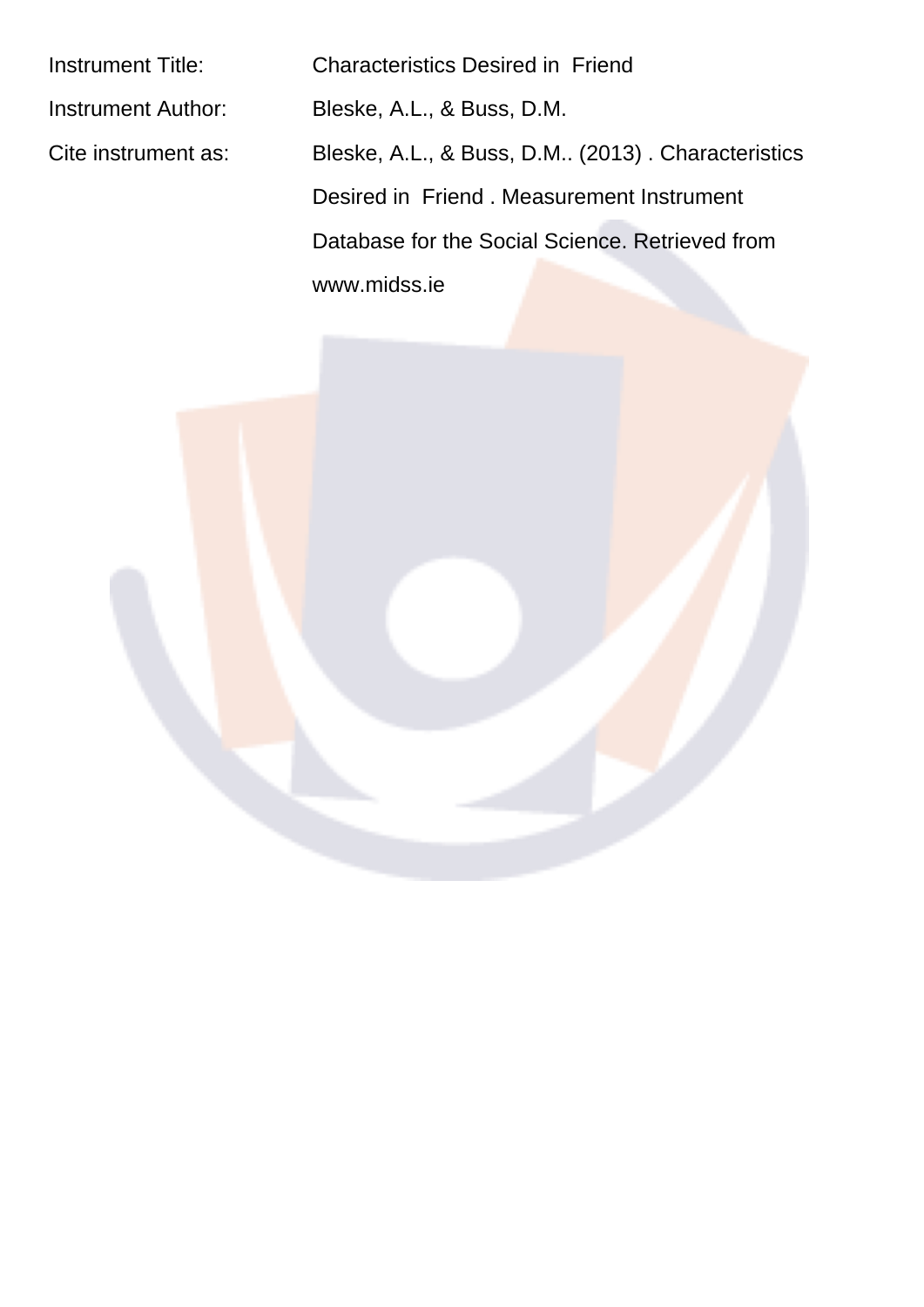## Citation for this instrument: Bleske-Rechek, A. L., & Buss, D. M. (2001). Opposite-sex friendship: Sex differences and similarities in initiation, selection, and dissolution. Personality and Social Psychology Bulletin, 27, 1310-1323.

Characteristics Desired In A Friend

(five point scale:

Very undesirable, Somewhat undesirable, Neutral, Somewhat desirable, Very desirable)

- $1.$ Adaptable  $\overline{2}$ . Able to plan ahead  $3.$ Affectionate nature  $\overline{4}$ . Agnostic in religious matters 5. **Ambitious** Artistic 6.  $7.$ Career-oriented  $\overline{\phantom{a}}$  $\overline{\phantom{a}}$ 8. **Charming** 9. Cheerful 10. Churchgoer 11. Considerate  $12.$ Courageous 13. Creative 14. Devoted to you 15. Dependable Dominant 16.  $\overline{\phantom{a}}$ 17. Early riser Easygoing 18. 19. Educated 20. Efficient, manages well 21. Excellent social skills 22. Exciting personality 23. Faithful
	- 24. Frugal
		- 25. Fond of children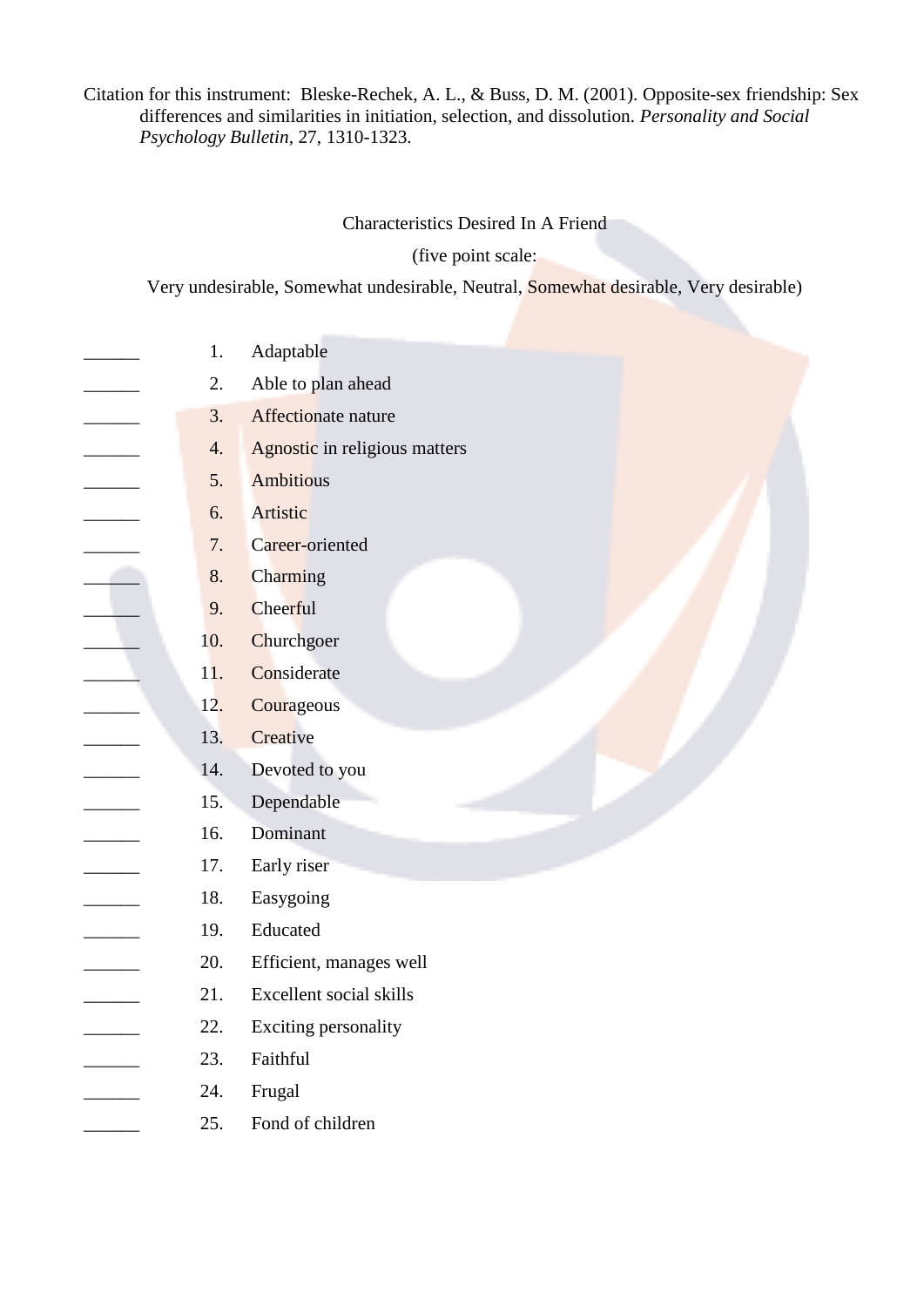| 26. | Gentle                                        |
|-----|-----------------------------------------------|
| 27. | Good companion                                |
| 28. | Good disposition                              |
| 29. | Good cook                                     |
| 30. | Good earning capacity                         |
| 31. | Good family background                        |
| 32. | Good housekeeper                              |
| 33. | Good manners                                  |
| 34. | Good moral character                          |
| 35. | Good-looking                                  |
| 36. | Good sense of humor                           |
| 37. | Good taste                                    |
| 38. | Healthy                                       |
| 39. | High sex drive                                |
| 40. | Home-oriented                                 |
| 41. | Honest                                        |
| 42. | Idealistic                                    |
| 43. | Independent                                   |
| 44. | Intelligent                                   |
| 45. | Interests similar to yours                    |
| 46. | Interesting to talk to                        |
| 47. | Intellectually stimulating                    |
| 48. | Kind                                          |
| 49. | Likes a good time                             |
| 50. | Loyal                                         |
| 51. | Middle-class background                       |
| 52. | Musical                                       |
| 53. | Neat and clean                                |
| 54. | Night owl                                     |
| 55. | Open-minded on questions of morals and ethics |
| 56. | Outdoor interests                             |
| 57. | Patient                                       |
|     |                                               |

Perceptive 58.